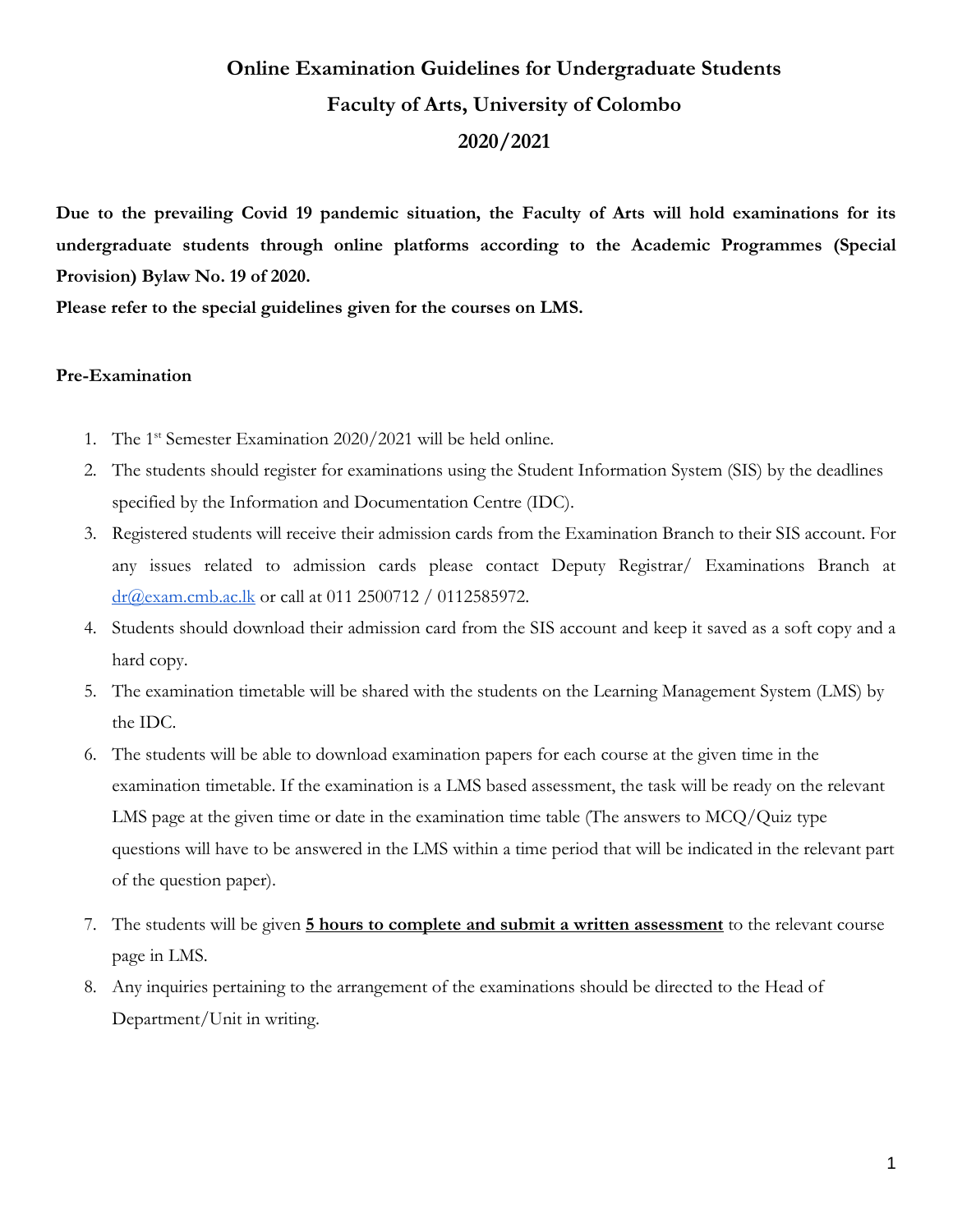#### **During Examinations**

- 1. Students should upload a copy of their admission card (as a form of PDF) within an hour prior to the commencement of the exam in each time they sit for the exam. The uploaded admission card should clearly display candidate's signature in each cage corresponding to the relevant course unit.
- 2. Students should log in to their LMS, access **the relevant course page** according to the examination timetable and download the question paper.
- 3. If the question paper is unavailable for downloading, please contact Deputy Registrar/ Faculty of Arts at drmedfac@med.cmb.ac.lk or call at 0714418483.
- 4. If the candidate needs any clarifications with regard to the question paper, the students are advised to contact the respective lecturer in charge who will also be the supervisor during the examination period.
- 5. Students are responsible for the timely completion of assessments as per the given guidelines given in the question paper.
- 6. All answer scripts must be **handwritten.** Write your answers in an A4 size paper (ruled/lined paper/ or otherwise). The excel sheets can be used for mathematical calculation where it necessary. You are advised to use a **black ball point pen** to write. Please ensure that your handwriting is legible.
- 7. Please write your index number on the top of each page of the answer script on the right-hand side. Please do not write your name anywhere on the answer script.
- 8. Please number the pages of the answer script using the following format at the bottom of the page: Eg. If it consists of 5 pages -  $1/5$ ,  $2/5$ ...etc.
- 9. Use the common front page (which will be provided on the LMS) as the first page of your answer script (Annexure I). **Please note that you may print, or hand write the front page which must be the first page of your answer script.**
- 10. The total number of pages should be indicated on the front page of the answer script.

#### **11. Guidelines for uploading**

- **a.** Scan/ take photos of the answer script and convert it to **a single PDF file in order of the page numbers.** The excel sheets used for mathematical calculations can be uploaded as it.
- **b.** Ensure that the full page is properly covered in the scanned image and to make it clear/readable.
- **c. Note that the LMS does not permit individual pages to be uploaded separately.**
- **d.** Note that the only **acceptable file format is PDF and Excel sheets.**
- **e. The PDF file should be named with the candidate's index number, eg. A 12345**
- **f. You will not be permitted** to upload your answer script as **JPEG/JPG or any other form**.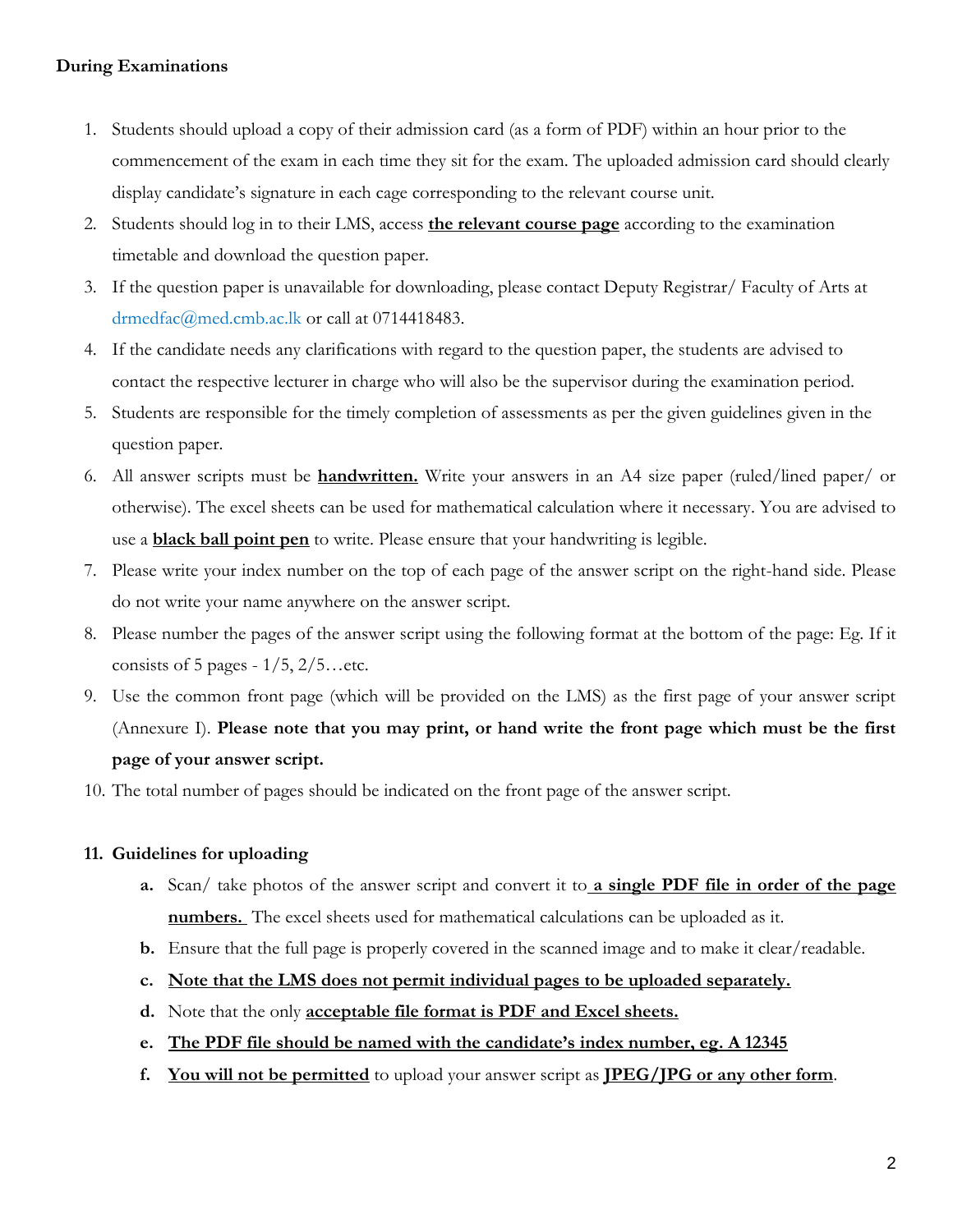- 12. Students are advised to take a screen shot of the full page of the LMS **with the word 'submitted'** after submission as an acknowledgement.
- 13. Please note that any written answer script submitted after the stipulated time-period **will not be accepted for evaluation**.
- 14. In the last date of your examination, a scanned copy of the signed admission card should be uploaded to the LMS through the link corresponding to your admission year.

## **Troubleshooting**

- 1. Students are advised to manage their time reasonably so that any unforeseen technological or internet connectivity issues that may arise can be resolved within the time allocated.
- 2. In the event of technical problems during the examination period (downloading or uploading) candidates shall immediately contact and inform the LMS administrator Mr. Dakshina Dissanayake at [lmsadmin@arts.cmb.ac.lk](mailto:lmsadmin@arts.cmb.ac.lk) or 0773797909.
- 3. If there is an unforeseen technical issue with the uploading of an answer script to the LMS, a candidate may send their answer script to the email address corresponding to your admission year, as given below:

| 1st Year             | exam1@arts.cmb.ac.lk |
|----------------------|----------------------|
| 2 <sup>nd</sup> Year | exam2@arts.cmb.ac.lk |
| 3rd Year             | exam3@arts.cmb.ac.lk |
| 4 <sup>th</sup> Year | exam4@arts.cmb.ac.lk |

4. Such email submissions should **clearly state the candidate's course code and the index number in the subject line of the email. As an example; ECN2123 A36789**

### **Examinations Misconduct**

- 1. All rules pertaining to examination misconduct apply during online examinations. Candidates are hereby reminded in particular of the following rules:
	- All submitted answer scripts should be the student's original work. Any source that is referred to should be properly acknowledged.
	- Refrain from obtaining any form of assistance in writing your answer or in providing assistance to another candidate.
	- Refrain from taking screenshots of answers, exchanging them with any other person, or copying and pasting questions and/ or answers through any other media.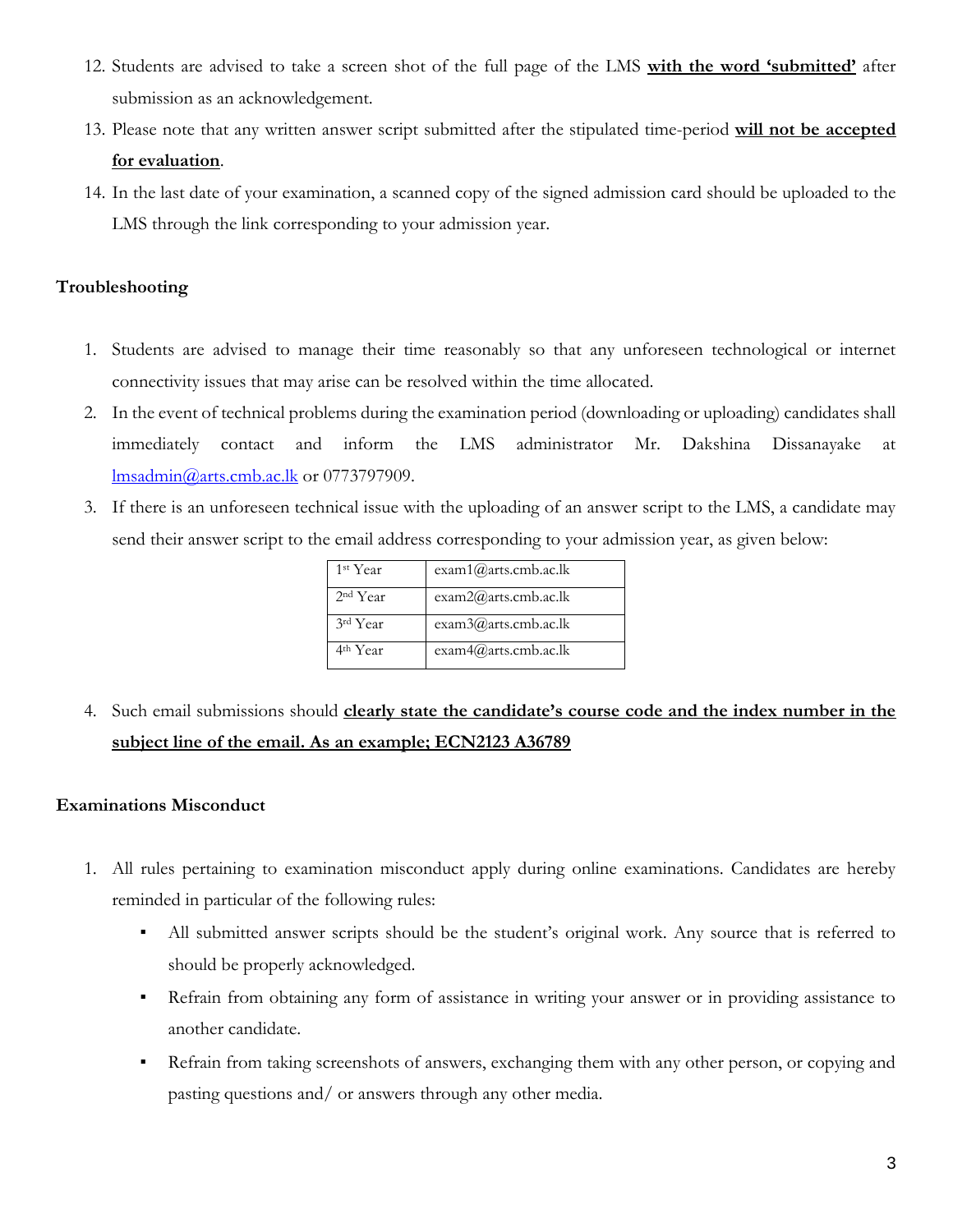- Refrain from posting any requests for clarification of subject matter related to the examination during the stipulated examination period.
- 2. Note that disciplinary action will be taken against any candidate if found guilty of any examination misconduct.

\*\*\*\*\*\*